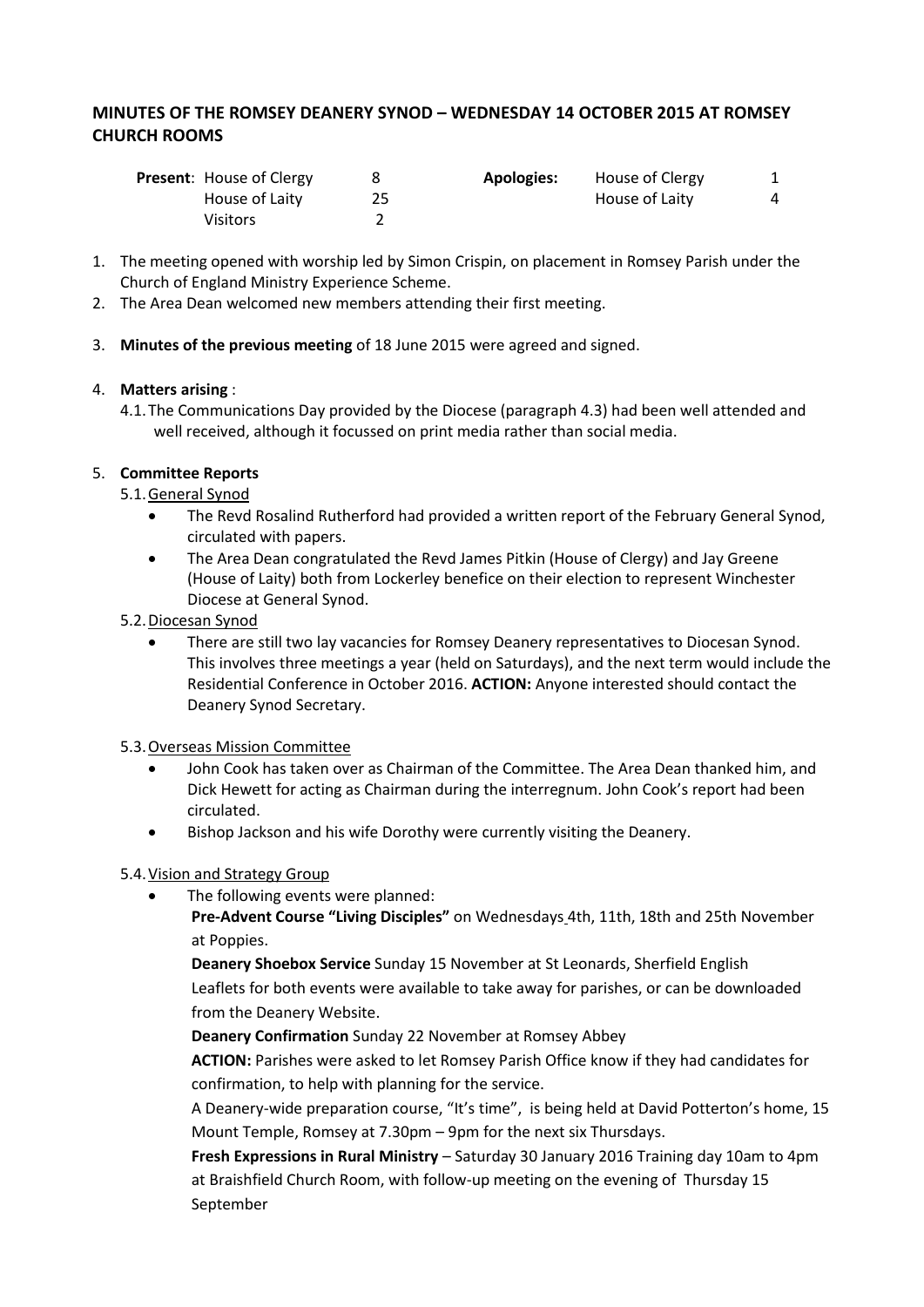**Deanery Ascension Day Service:** Thursday 5 May 2016 at Romsey Abbey, at the start of **Deanery Novena of Prayer :**  $5 - 15$  **May between Ascension Day and Pentecost.** 

## 5.5.Parish Share Group

- Sarah Boothman reported that payment of parish share was looking good at this point in the year. She thanked everyone for their hard work and commitment which had made this possible. Across the Diocese, payment of share is at 96.6% of target, compared to 92.6% at the same point in 2014.
- Parishes have already been notified of their target for 2016 (sent to PCC Treasurers in June).

## **6. Deanery accounts 2014 and Budget 2015**

- 6.1.The Accounts for 2014, as at 31 December 2014 (now approved by independent assessor) had been circulated and were presented to Synod for agreement.
	- *Proposed*: Sarah Boothman; *Seconded*: Madeleine Sumsion. Approved *nem. con*.
- 6.2.Following the information provided at the June Synod, the Budget for 2015 had been circulated and was formally presented to Synod for agreement.

*Proposed:* James Pitkin; *Seconded:* Katharine Edmonds. Agreed *nem. con*

- 6.3.The Area Dean pointed out that some levies were late in payment and would be added to income for 2015.
- 6.4.He thanked Debbie Parkes, the Parish Administrator for Romsey, who had acted as Deanery Treasurer for the last year on top of her normal duties. Ian Clark (Romsey) has agreed to take over.

## **7. Update on pMAP/bMAP**

- **7.1.**All but one Action Plan have been received and were reviewed by the Vision and Strategy Group yesterday. The common themes identified are:
	- Lay pastoral visitors
	- Lay worship leaders
	- Develop worship variety
	- Short courses on discipleship; increasing the number of house groups
	- Developing communications
- **7.2.**This would provide the working brief for the Vision and Strategy Group for the next couple of years (some items are already being addressed). The dMAP would be reviewed to ensure all of the above are reflected. pMAPs/bMAPs are also to be reviewed and updated regularly to guide work within parishes.
- 7.3.The Area Dean thanked all for their hard work in producing these documents, and said it had been heartening seeing all the proposals that had been put forward.
- 7.4.A summary was requested which could be circulated in parishes, to show those involved how the work was fitting together.
- 7.5.All are invited to attend a service at Winchester Cathedral at noon on Saturday 21 November, when pMAPs/bMAPs will be presented and celebrated, and PCCs will be commissioned to go out and put them into practice.

#### **8. The Venerable Paul Moore – Archdeacon for Mission: Re-imagining Ministry**

- 8.1.A handout summarising Paul Moore's presentation, which explained the opportunities for different kinds of Mission and the support which is available from the Diocese, will be circulated with these minutes. The presentation was followed by questions from the floor.
	- *Is there any age limit for those considering offering themselves as licensed lay ministers?* There is a statutory age limit of 70 for those being licensed for formal roles within the church, although no age limit on officiating. It had been proposed to limit funding to those of 50 or under on qualifying, but that has been dropped. There is expected to be a differential based on age.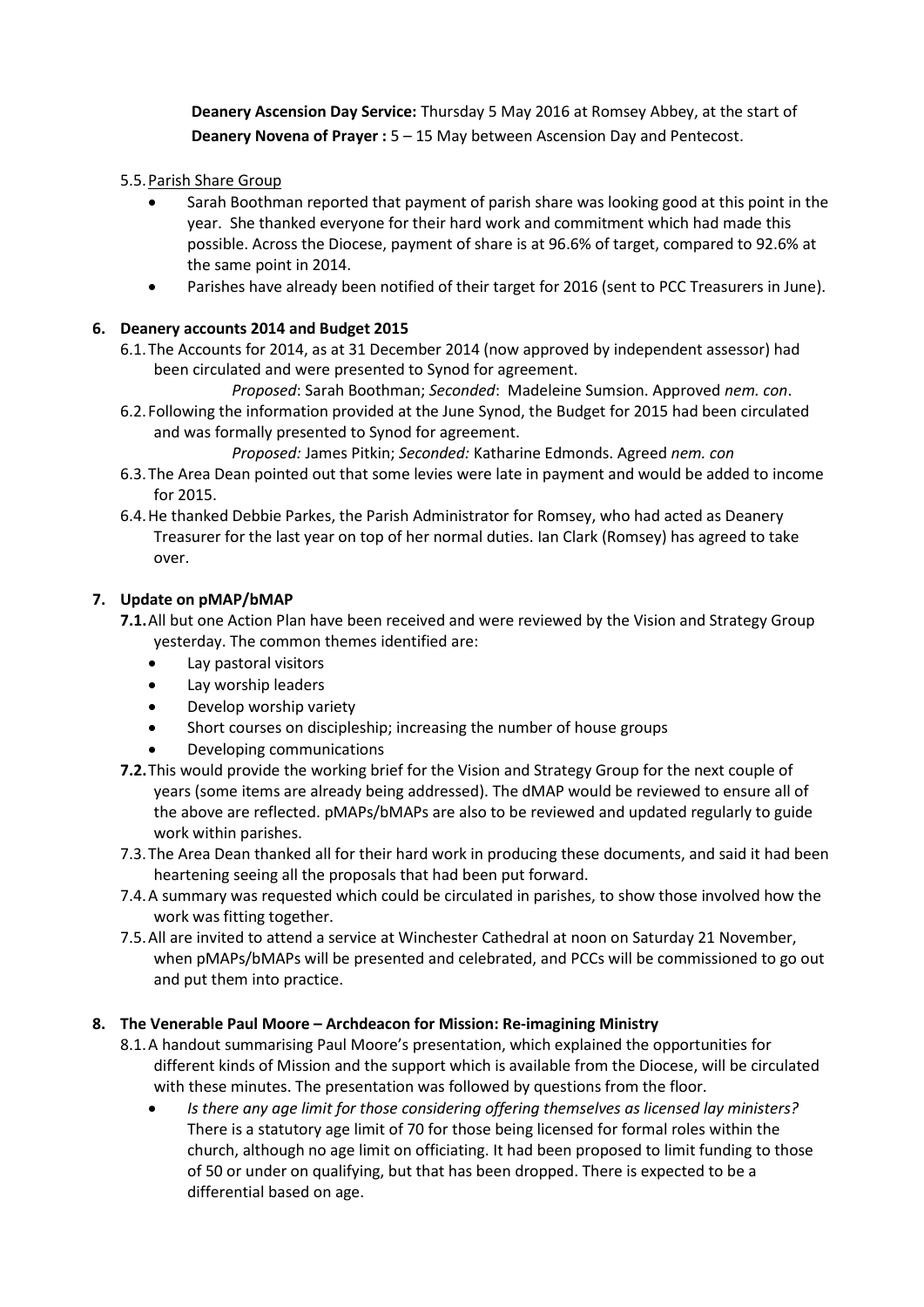- *Why do those already working within their churches need to be licensed?* In some situations, the Church will want to ensure that the ministry is approved (for example, all ordained or formal lay ministry roles in the church require a licence); for other roles such as pastoral visiting, no licence is required, but the provision is being made in order to encourage a vocation culture.
- *When training is offered, how is previous experience taken into account?* Some of the training is in the early stages of development but the intention is to take into account previous experience. Lay and ordained courses will overlap so that particular modules will be accessible to those preparing for different licensed roles, allowing for sharing of experience and mixing between different specialisms.
- *Will there be training days?* That is not part of the work currently being developed, but may come in future.
- *How does the Winchester "Pathway" fit in with the national church?* The Winchester Pathway will be a contribution to the national development of Ministry. The Diocese needs to look outwards as well as nurturing its own. The ambition of the Diocese is to double the number of vocations to ordained ministry from 10 currently to 20 per year. This would include 6 pioneer ministers and 10 who would go out to other parts of the church –e.g. Newcastle Diocese, with which Winchester Diocese is linked. There would also be exchange with other Diocese through the normal process of application for posts. All forms of ordination/licensing would be transferrable other than the Bishop's Commission, which is Diocese-specific, but even that is likely to be recognised to demonstrate experience/ suitability in any discussions with a new incumbent if someone wished to carry out the same ministry in another Diocese.
- *What funding is available to support individuals in training?* Those on the ordination pathway are eligible for Vote 1 funding from the central funds of the Church of England – although how ordination training is funded is under review. Between 8 -10 ordinands are required to make the pathway viable. At the same time, the School of Mission needs a change of culture to direct resources towards the new courses, and the School will apply to the Church Commissioners for more funding, alongside challenging the Diocese to sacrificial giving to support this part of the mission of the church. Colin Harbidge is touring the Diocese to talk about funding.
- *How would the School deal with the "enthusiastic but unsuitable" volunteer?* There will be a selection process for the Bishop's Commission, involving the individual's incumbent and PCC. For other roles, there would be a process of discernment including the Bishop and diocesan staff.
- *How can individuals be clear about the options available?* That is the purpose of the presentation – please feed back to the parishes. There will be Archdeaconry days in January to further spread the message and a new Vocations Adviser, starting in the New Year, will start to roll out the programme.
- *Once trained and (where appropriate) licensed, will there be ongoing support?* The Church Leadership Training Programme requires continual renewal. There is currently no capacity in the School of Mission for continual ministry development (CMD) programmes, but this is one of the areas for which the School will apply for additional funding.
- *Will an individual be able to offer to pay for their own training?* No system is in place yet, but this will be looked at. It is already an established good principle that PCCs subsidise training costs for their parishioners.
- *The title "Winchester Pathway" was queried.* "Pathway" is a technical term for training establishments.
- 8.2.In summarising, the Archdeacon challenged Synod representatives to consider who they would encourage to offer their ministry in this way and take part in the programmes on offer.

#### 9. **Any other business**